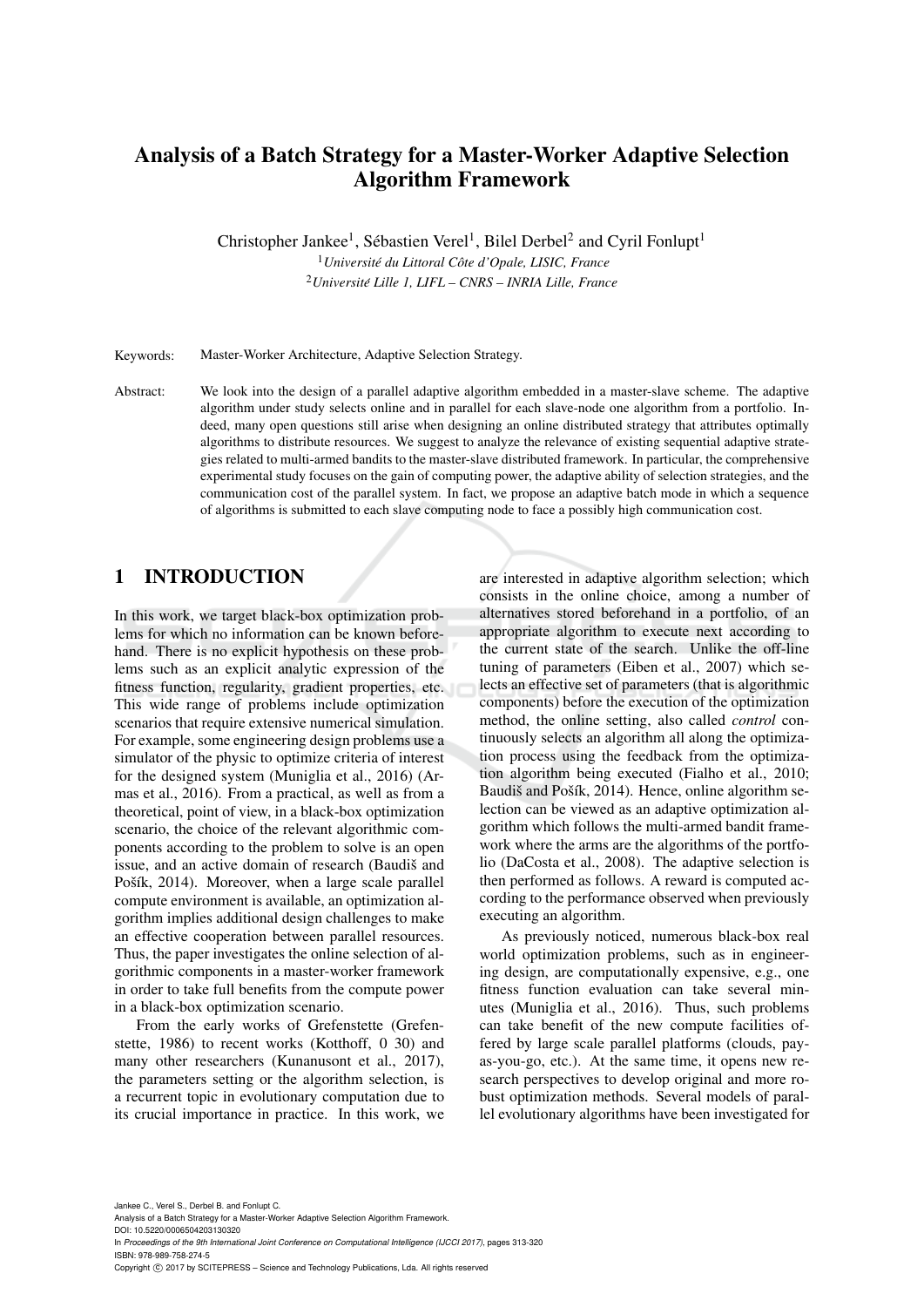parallel compute platform: from fine-grained (cellular model) to coarse grain (island) model (Tomassini, 2005). The centralized Master-Worker (M/W) architecture is the general research context of this work. Each worker computes a batch of actions scheduled by the master (i.e. mainly the evaluation of candidates solutions), and the master collects the local results from the workers, again mainly the fitness value of the best local solution, and coordinates the next actions to send to each worker. It is worth-noticing that this framework is often adopted in practice, not only due to the simplicity of deploying it over a real test bed, but also due to its high accuracy when dealing with computationally expensive optimization problems (Dasgupta and Michalewicz, 2013; Harada and Takadama, 2017).

In this context, we argue that an adaptive selection method of algorithms in a master-worker approach requires specific mechanisms in order to achieve optimal performances. In a sequential approach, the reward of each possible algorithm in the portfolio is updated according to the performance of the algorithm executed previously in the last iteration by one single process. In an M/W approach, the reward can be updated using the set of performances observed by the set of distributed workers. Nevertheless, two careful design components of the reward method has to be taken into account. First, if a batch of algorithms is executed by each worker node at each round, an accurate function to compute the local reward has to be defined. In addition, a global reward function is also required to aggregate the set of local rewards and to assign a reward of each algorithm from the portfolio. Besides, we can differentiate two types of parallel adaptive strategy: when adopting a homogenous strategy, all workers will execute the same algorithm at each round, or when adopting a heterogeneous strategy, the workers can execute different algorithms even in the case where a batch of algorithms is executed at each round by each worker. Several existing machine learning schemes have been used and studied previously in the sequential setting (Fialho et al., 2010), as well as in the decentralized island model (Derbel and Verel, 2011; Jankee et al., 2015). However, to our best knowledge, the analysis of online selection strategies have not been investigated within an M/W framework. Indeed, the M/W framework is more suitable to understand the tradeoff between an optimal global selection at the parallel system level and an optimal local selection of the most accurate algorithms at the worker level. In an M/W framework, the master node has a global view of the system which enables to define a global reward function and a global selection approach. This allows us to focus on the important

selection strategy at the master level; and to propose new dedicated selection mechanisms. For instance, we deeply analyze a batch strategy which submits a sequence of actions to each worker (e.g. several fitness evaluation obtained by a set of algorithms). Such framework provides a way to deal with the tradeoff between communication and computation costs (fitness evaluation) as well as the adaptive efficiency of such strategy.

To summarize, we introduce a M/W algorithm selection framework contributing to the solving of the following questions:

- (i) How to extend a selection strategy in a batchoriented distributed framework?
- (ii) What is the impact of a batch framework on the performance of selection strategies ?
- (iii) How does the batch framework affects the cost of communication?

Our M/W framework is evaluated using a tunable benchmark family and a simulation-based experimental procedure in order to abstract away the technical implementation issues, and instead provide a fundamental and comprehensive analysis of the expected empirical parallel performance of the underlying adaptive algorithm selection.

The rest of the paper is organized as follows. In Section 2, we review some related works.

In Section 3, the design components of our M/W adaptive framework is described in detail. In Section 4, we report our main experimental findings. In Section 5, we conclude the paper and discuss future research directions.

#### $\overline{2}$ **RELATED WORKS**

In the following, we provide an overview of related studies on the algorithm selection problem in the sequential and distributed setting, as well as a brief summary of exiting optimization benchmark problems designed at the aim of evaluating their dynamics and behavior

### $2.1$ **Sequential Adaptive Algorithm Selection**

In the sequential setting, a number of reinforcement machine learning schemes have been proposed for the online and adaptive selection of algorithms from a given portfolio. Back to the early works of Grefenstette (Grefenstette, 1986), one standard technique consists in predicting the performance of a set of operators using a simple linear regression and the current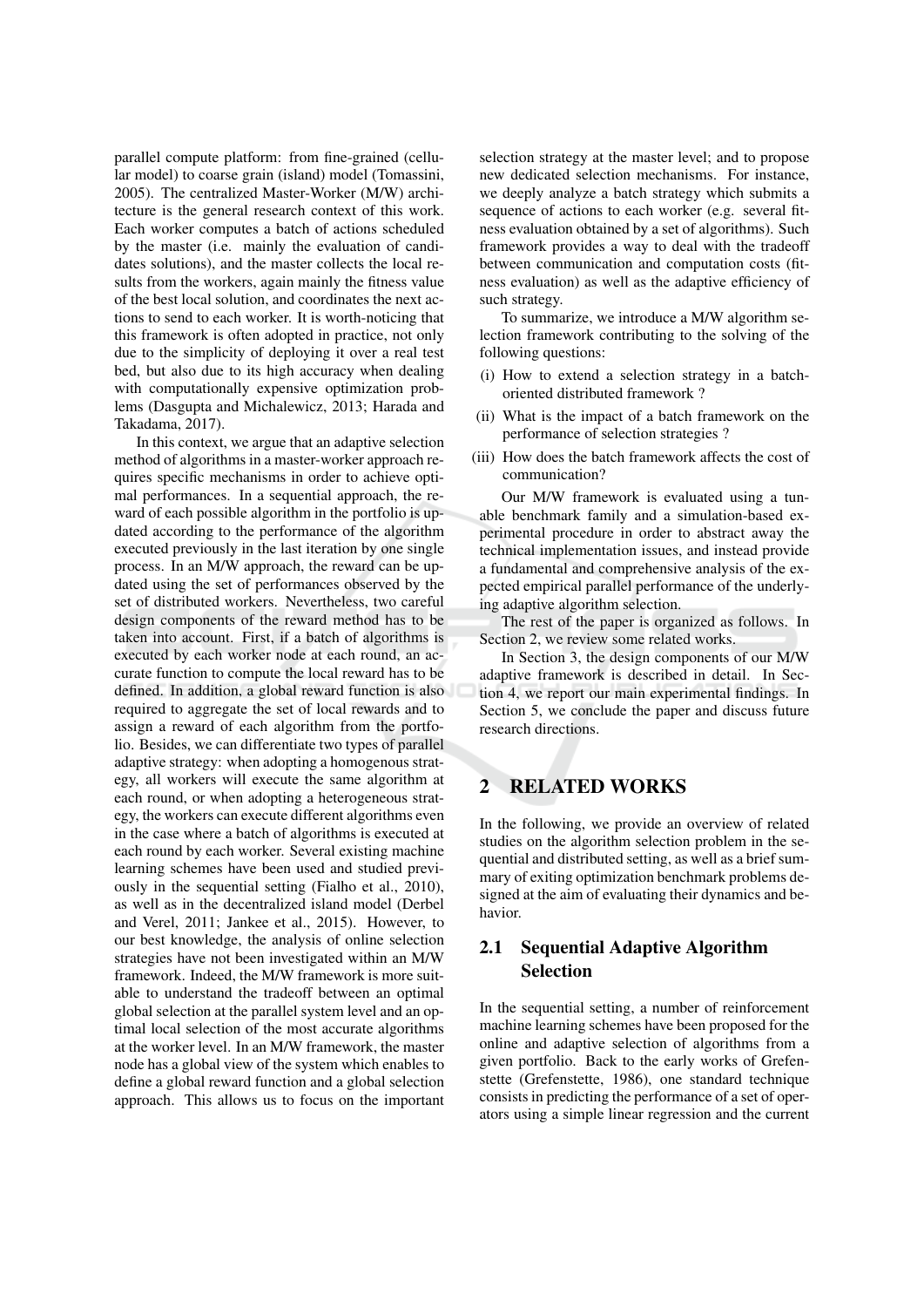average fitness of the population, which then allows to select the best operator to be chosen according to the prediction given by the regression. However, recent works embed this selection problem into a multiarmed bandit framework dealing more explicitly with the tradeoff between the exploitation of the best so far identified algorithm, and the exploration of the remaining potentially underestimated algorithms.

A simple strategy is the so-called  $\epsilon$ -greedy strategy which consists in selecting the algorithm with the best estimated performance at the rate  $(1 - \varepsilon)$ , and a random one at rate  $\varepsilon$ .

The Upper Confidence Bound (UCB) strategy (Auer et al., 2002) is a state-of-the-art framework in machine-learning which consists in estimating the upper confidence bound of the expected reward of each arm by  $\hat{\mu}_i + C \cdot e_i$ ; where  $\hat{\mu}_i$  is the estimated (empirical) mean reward, and  $e_i$  is the standard error of the prediction. It then selects the algorithms with the higher bound (for maximization problem). The parameter  $C$  allows to tune the exploitation/exploration trade-off. In the context of algorithm selection (Fialho et al., 2010) where the arms could be neither independent nor stationary, the estimation of the expected reward is refined using a sliding window where only the W previous performance observations are considered.

The Adaptive Pursuit (AP) strategy (Thierens, 2005) is another technique using an exponential recency weighted average to estimate the expected reward with a parameter  $\alpha$  to tune the adaptation rate of the estimation. This is used to define the probability  $p_i$  of selecting every algorithm from the portfolio. At each iteration, these probability values are updated according to a learning rate  $\beta$ , which basically allows to increase the selection probability for the best algorithm, and to decrease it for the other ones.

One key aspect to design a successful adaptive selection strategy is the estimation of the quality of an algorithm based on the observed rewards. Some authors showed that the maximum reward over a sliding window improves the performance compared to the means on some combinatorial problems (Fialho et al., 2010; Candan et al., 2013); but no fundamental analysis of this result was given. In genetic algorithms, the reward can be computed not only based on the quality but also on the diversity of the population (Maturana et al., 2009). In the context of parallel adaptive algorithm selection, the estimation of quality of each available algorithm is also a difficult question since not only one but many algorithms instances could be executed in each iteration.

## 2.2 Parallel Adaptive Algorithm **Selection**

The Master-Worker (M/W) architecture has been extensively studied in evolutionary computation (e.g., see (Dubreuil et al., 2006)). It is in fact simple to implement, and does not require sophisticated parallel operations.

Two communication modes are usually considered. In the synchronous mode, the distributed entities operate in rounds, where in each round the master communicates actions to the workers and then waits until receiving a response from every worker before starting a new round, and so on. In the asynchronous mode, the master does not need to wait for all workers; but instead can initiate a new communication with a worker, typically when that worker has terminated executing the previous action and is idle. When the evaluation time of the fitness function can vary substantially during the course of execution, the asynchronous mode is generally preferred (Yagoubi and Schoenauer, 2012) since it can substantially improve parallel efficiency. However, the synchronous mode can allow to have a more global view of the distributed system which can be crucially important to better coordinate the workers (Wessing et al., 2016).

Adaptive selection approaches designed to operate in a distributed setting are not new. The island model, which is considered as inherently distributed, has been investigated in the past. The first studies conducted in this context demonstrate that the dynamics of an optimal parallel selection method can be fundamentally different at the first sight from its sequential counterpart. For instance, because of the stochasticity of evolutionary operators, it has been noted that a set of heterogeneous nodes can outperform a set of nodes executing in parallel the same sequence of algorithms computed according to a sequential algorithm selection oracle (Derbel and Verel, 2011). To cite a few, in (Tanabe and Fukunaga, 2013; García-Valdez et al., 2014), it is also well known that a random setting the parameters at each iteration in a heterogeneous manner can outperform static homogeneous parameter settings. Nonetheless, embedding a reinforcement machine learning technique instead of random selection can improve the performance of the adaptive distributed system.

In (Derbel and Verel, 2011; Jankee et al., 2015). a distributed adaptive metaheuristic selection framework is proposed which can be viewed as a natural extension of the island model that was specifically designed to fit the distributed nature of the target compute platforms.

The adaptive selection is performed locally by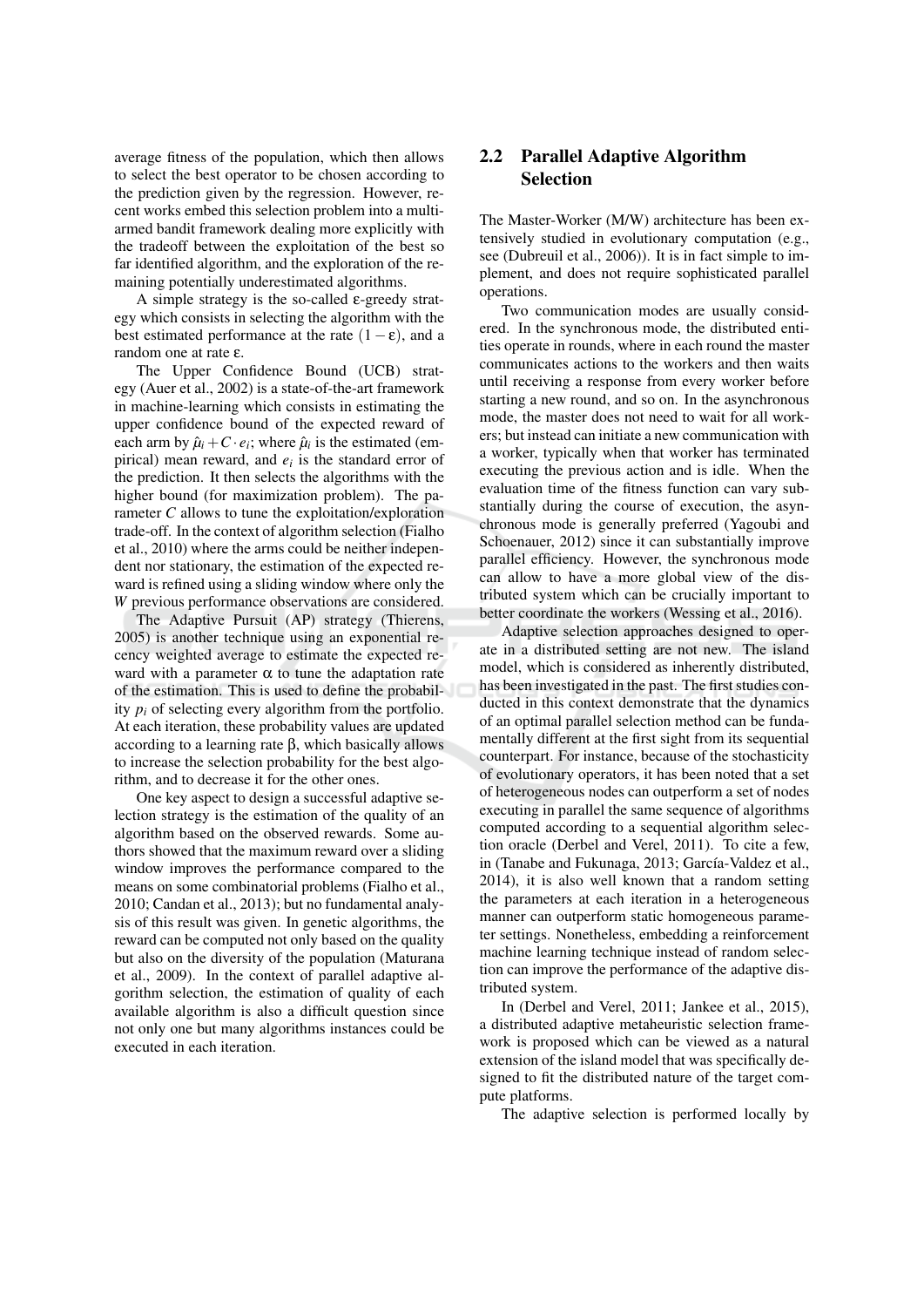selecting the best rewarded metaheuristic from the neighboring nodes (islands) or a random one with small probability like in  $\varepsilon$ -greedy strategy. Notice, however, that we are not aware of any in-depth analysis addressing the design principles underlying an M/W adaptive algorithm selection approach. In this work, we propose and empirically analyze the behavior of such an approach in an attempt to fill the gap between the existing sequential algorithm selection methods and the possibility to deploy them in a parallel compute environment using a simple, vet effective. parallel scheme like the M/W one.

### $2.3$ **Benchmarks: The Fitness Cloud Model**

The understanding of the dynamics of a selection strategy according to the problem at hand is a difficult issue. A number of artificial combinatorial problems have been designed and used in the literature. We can distinguish between two main benchmark classes. In the first one, a well-known combinatorial problem in evolutionary algorithm is used, such as one Max or long-path problems, with basic operators, such as bitflip, embedded in a  $(1+\lambda)$ -EA (DaCosta et al., 2008). This, however, can only highlight the search behavior according to few and problem-specific properties. In the second class of benchmarks, the problem and the stochastic operators are abstracted. The performance of each available operator is then defined according to the state of the search (Thierens, 2005; Fialho et al., 2010; Goëffon et al., 2016; Jankee et al., 2016). This allows to study important black box (problem independent) features such as the number of operators, the frequency of change of the best operators, the quality difference between operators, etc.

In this work, we use a tunable benchmark, called the Fitness Cloud Model (FCM), introduced recently in (Jankee et al., 2016). The FCM is a benchmark from the second class where the state of the search is given by the fitness of the solution. The fitness of a solution after applying a search operator is modeled by a random variable for which the probability distribution depends on the fitness of the current solution. A normal distribution with tunable parameters is typically used. More specifically, given the fitness  $z = f(x)$  of the current solution x, the probability distribution of the fitness  $f(y)$  of one solution obtained by a specific operator is defined by:  $Pr(f(y) = z' | f(x) = z) \sim \mathcal{N}(\mu(z), \sigma^2(z))$  where  $\mu(z)$ and  $\sigma^2(z)$  are respectively the mean and the variance of the normal distribution. In (Jankee et al., 2016), a simple scenario with two operators is studied. The mean and variance of the conditional normal distribution are defined as follows:  $\mu_i(z) = z + K_{\mu_i}$  and  $\sigma_i^2(z) = K_{\sigma_i}$  for each operator  $i \in \{1,2\}$ . Parameters  $K_{\mu_i}$  and  $K_{\sigma_i}$  are different constant numbers. An adaptive algorithm is assumed to start with a search state where the fitness value is 0, and stops when a fitness value of 1 is reached. The expected running time of  $(1+1)$ -EA is then proved to be the inverse of the best expected improvement of among the considered operators, which can be analytically computed assuming a normal distribution. Notice that in the FCM, one can control the average quality and the variance of each operator as well the relative difference between the considered operators.

## 3 **DESIGN BATCH ADAPTIVE MASTER-WORKER ALGORITHM**

The global architecture of the proposed adaptive M/W framework is summarized in Algorithm 1. 2 depicts the high level code executed by the master. Algorithm 3 presents the high level code executed in parallel by each worker. The overall algorithm operates in different parallel rounds. At each round, the master sends the best solution  $x^*$  and a batch of operator identifiers  $\Theta$  to be executed by each worker node *i*. After getting the batch, each worker executes iteratively its assigned operators starting from  $x^*$  as an initial solution and computes a new local best solution. The master waits for all best local solutions to be computed in parallel by the workers, and updates the  $x^*$  to be considered in the next round. The workers also inform back the master of the performance observed when executing the batch of operators. Note that when the size of the batch of operators is one, each worker executes only one fitness evaluation; which is basically the same as a synchronous parallel  $(1 + \lambda)$ -EA with  $\lambda$ equals to the number of workers  $n$ .

In our algorithm selection setting, a portfolio of  $k$ (local search) operators is assumed to be given, and no a priori knowledge is assumed on the behavior of the operators. The adaptive part of our framework is mainly handled at the master level. In fact, after collecting the rewards computed locally by each worker, the master executes the main function Selection\_Strategy (line 12 of Algo, 1) which allows him to compute the new set of batches  $\Theta_i$  to be sent again to each worker *i*. Before going into further details, it is important to emphasize that the batch  $\Theta_i$  is simply an ordered list of operators to be executed consecutively in a row by the corresponding worker  $i$  following the general framework of a  $(1 + 1)$ -EA as depicted in Al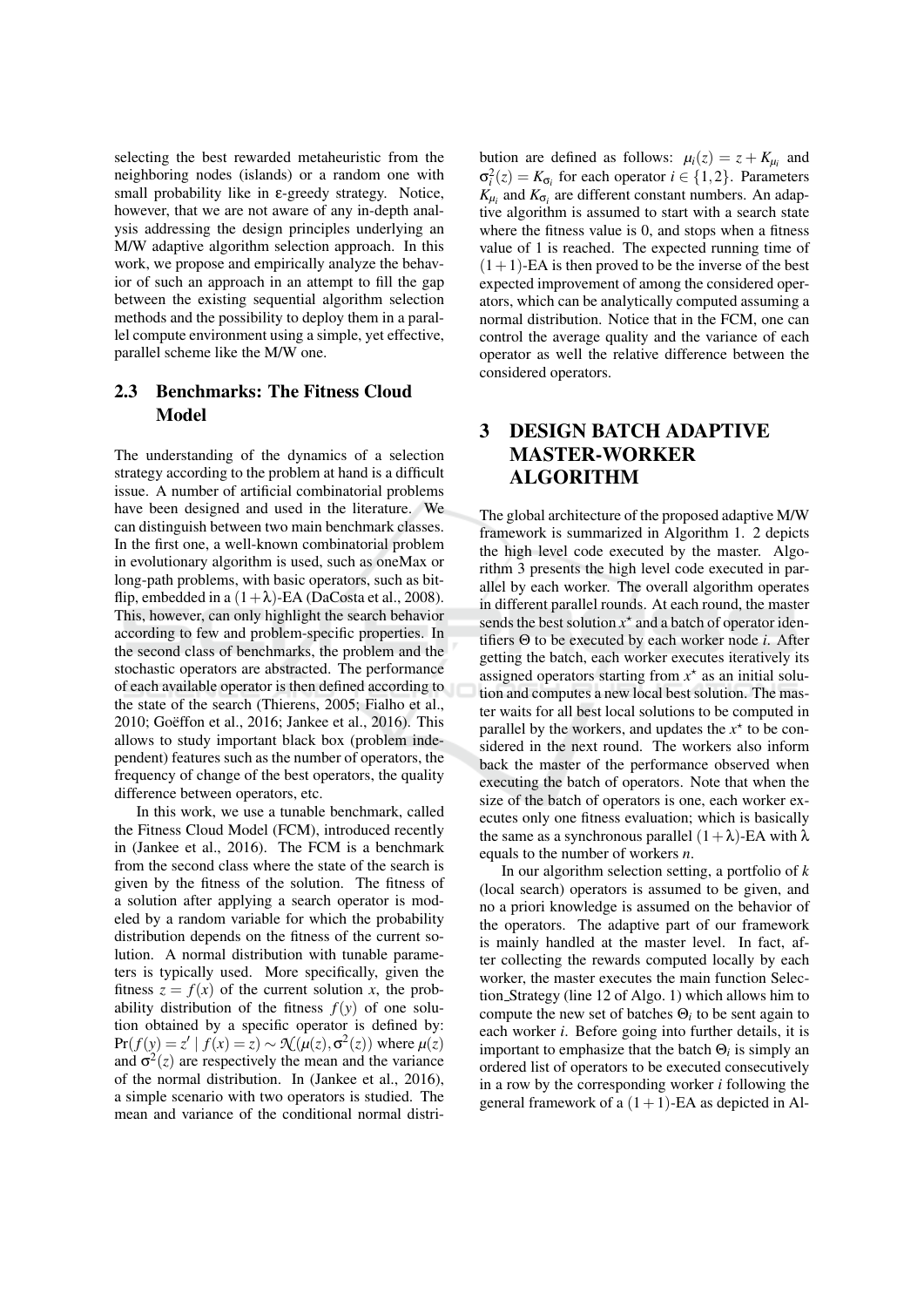Algorithm 1: Adaptive M/W algorithm for the master node.

1:  $(\Theta^1, \Theta^2, ..., \Theta^n) \leftarrow$ Selection\_Strategy\_Initialization() 2:  $x^* \leftarrow$  Solution\_Initialization();  $f^* \leftarrow f(x^*)$  $3:$  repeat  $4:$ for each worker i do  $5:$ Send Msg( $\Theta^i$ ,  $x^*$ ,  $f^*$ ) to worker i 6: end for  $7:$ Wait until all messages are received from all workers  $8:$ for each worker i do  $9:$  $(r^i, x^i, f^i) \leftarrow$  Receive Msg() from worker i  $10:$ end for  $x^* \leftarrow x^i; f^* \leftarrow f^i \text{ s.t. } f^i = \max\{f^*, f^1, f^2, \dots, f^n\}$  $11:$  $12:$  $(\Theta^1, \Theta^2, ..., \Theta^n) \leftarrow$  Selection\_Strategy $(r^1, ..., r^n)$ 13: until stopping criterion is true

Algorithm 2: Adaptive algorithm selection strategy.

1: function SELECTION\_STRATEGY( $r^1$ ,..., $r^n$ )  $2:$ for each operator j do  $R_i \leftarrow$  Global\_Reward\_Aggregation( $r^1, ..., r^n$ )  $3:$  $4:$ end for  $5:$  $(\Theta^1, \Theta^2, ..., \Theta^n) \leftarrow$ Decision\_Strategy $(R_1, R_2, ..., R_k)$ return  $(\Theta^1, \Theta^2, ..., \Theta^n)$ 6: 7: end function

Algorithm 3: Adaptive M/W algorithm for each worker node.

1:  $(\Theta, x^*, f^*)$  ← Receive Msg() from master 2: for each index  $b$  of operators batch  $\Theta$  do  $x' \leftarrow$  Apply operator  $\Theta_b$  on  $x^*$  $3:$  $f' \leftarrow$  Evaluate fitness of  $x'$  $4:$  $\delta_b \leftarrow \max(0, f' - f^{\star})$ <br>if  $f(x^{\star}) < f(x')$  then  $5:$ 6:  $7:$  $x^* \leftarrow x'$ ;  $f^* \leftarrow f'$ end if  $8:$ 9: end for 10: for each operator j do  $11:$  $r_i \leftarrow$  Local\_Reward\_Aggregation( $\delta$ )  $12:$  end for 13: Send Msg( $(r_1, r_2,..., r_k)$ ,  $x^*, f^*$ ) to master

gorithm 3.

More precisely, the number of search iterations executed by each worker is the size of the batch, and the search operator applied at each iteration correspond to the order given in the same batch. At each iteration, the fitness improvement  $\delta_b$  of each operator is evaluated (the positive fitness difference between solutions before and after applying the operator). The fitness improvement (Fialho et al., 2009) will allow each worker to compute a local reward for every executed operator. The Local\_Reward\_Aggregation function (line 11 of Algo. 3) allows each worker to compute a local reward  $r_i$  for each operator (if included in the batch) according to the observed improvements  $\delta$ .

The main function Selection\_Strategy executed at the master level is responsible for  $:$  (i) aggregating Table 1: Parameter use for the selection strategies.

| Selection strategies | Parameter                      |                                        |
|----------------------|--------------------------------|----------------------------------------|
| UCB                  | $c = 0.005, w = 700$           |                                        |
| AP                   | $\alpha = 0.2$ , $\beta = 0.2$ |                                        |
| $\epsilon$ -Greedy   | $\epsilon = 0.05, w = 4500$    |                                        |
| $\delta$ -Greedy     | $Inc = 10$                     |                                        |
|                      |                                |                                        |
| Operators            | $\mu$ (×10 <sup>-4</sup> )     | $\sigma$ ( $\times$ 10 <sup>-4</sup> ) |
| $op_1$               | $-1$                           |                                        |
| $op_2$               | -10                            | 5                                      |
|                      |                                |                                        |

the local rewards sent by the worker and (ii) accordingly select the new set of operators batches. This is described in next subsection.

We also designed a simple heterogeneous selection strategy, called  $\Delta$ -greedy. In the very first round, the operators are randomly assigned to workers just like for any other strategies. In the subsequent rounds, the number of workers associated with the best operator is increased by  $\Delta$ , where  $\Delta$  is an integer parameter; and the number of workers associated with the worst operator is decreased by  $\Delta$ . The best (resp. worst) operator is computed as the one which attains the highest (resp. lowest) local reward in the previous round. In order to avoid side effects, the number of workers associated with each operator is bounded by a minimal number  $n_{min}$  which is the second parameter of this strategy. For each worker, the batch of operators remains, however, homogeneous for this strategy, i.e., a worker executes the same operator which is possibly different from the one executed by a different worker.

#### **EXPERIMENTAL ANALYSIS**  $\overline{\mathbf{4}}$

In this section, we analysis by experiments on the fitness cloud benchmark which defines a relevant scenario for M/S framework using a batch of operators the adaptive performance of difference selection strategies, and the parallel efficiency of using a batch of algorithms to execute on each worker according to the communication cost relatively to the computation cost of the fitness function.

#### 4.1 **Experimental Setup**

In order to examine different possible parallel architecture, we choose a simulation-based approach where we count the number of round and the amount of communication performed by the master until reaching the optimal fitness value. In that way, we are able to discuss on the communication cost independently to a specific architecture. Following the Fitness Cloud Model (Jankee et al., 2016), we consider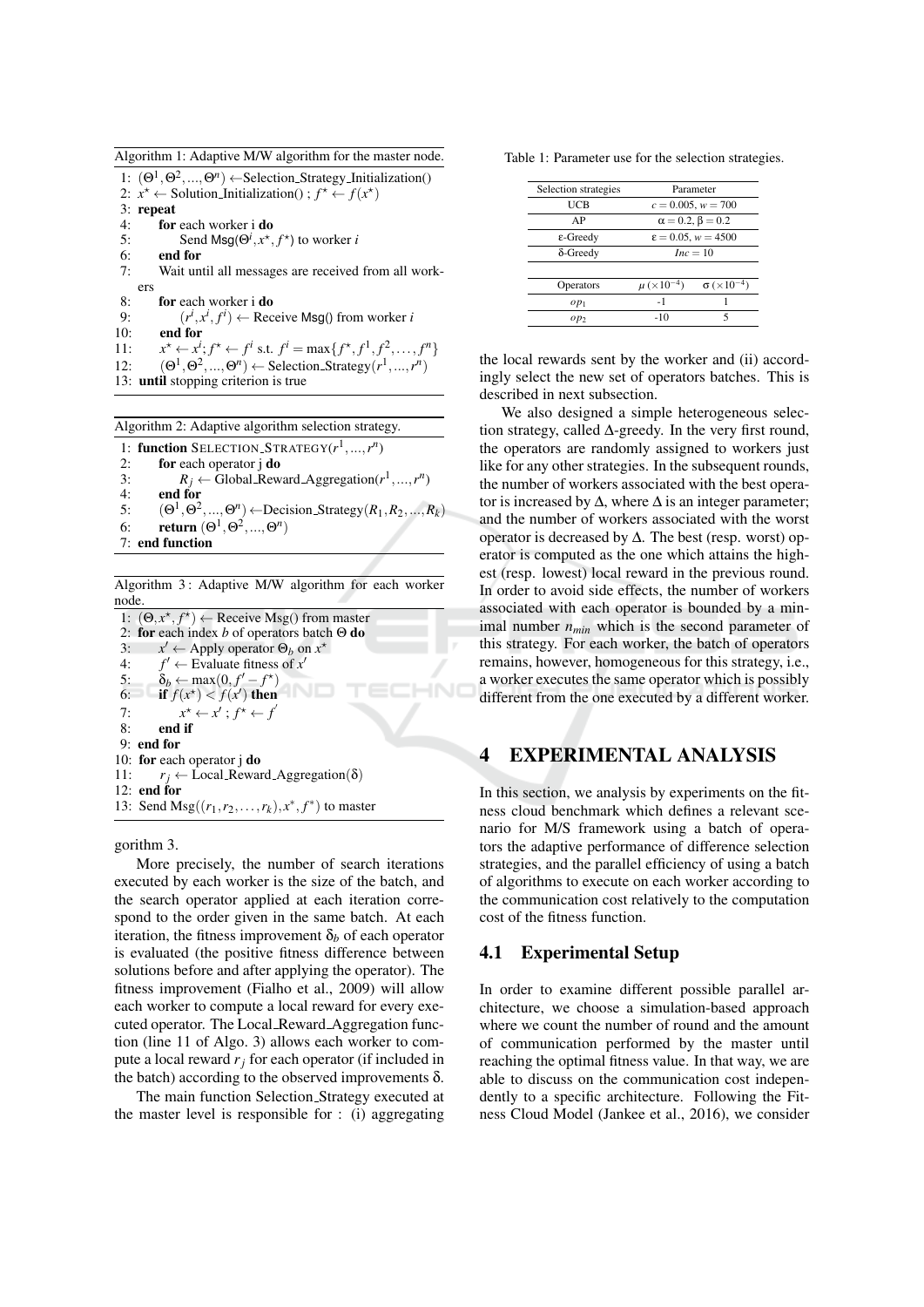a portfolio with two operators, both follows a normal distribution of fitness value as discussed in the section 2.3. The mean value of the first operator  $op<sub>1</sub>$  is chosen to be higher than the second operator  $op_2$ , but the variance of  $op_1$  is smaller than the second operator. This scenario is one of the most relevant for a parallel system. Indeed, when one solution is created by an operator, the expected improvement of the first operator  $op_1$  is higher than the one of the operators  $op_2$ . In that way, the first operator would be preferred in a sequential algorithm producing iteratively new solutions. On the contrary, when a number of solutions are created at the same time by an operator, the gain of the second operator  $op_2$  is larger than the first operator, *i.e.* the longest tail of the fitness distribution of the second operator  $op_2$  is more likely to produce a better solution. This scenario allows us to accurately analyze the impact of the number of workers and the size of the batch of algorithms send to each worker. The Table 1 gives the values of the parameters of the normal distribution used in this work.

In this work, the sequential selection strategies, AP, UCB, and  $\varepsilon$ -Greedy, (see Sect. 2.1) are tailored to a M/W framework. There are two main differences with the original versions. First, instead of one reward value, a set of reward values are used to update the quality of each operator. To this goal, the local and the global aggregation functions (see Algo. 1 and 3) compute the maximum of fitness improvements given, respectively, by the batch of operators and by the set of workers. Second, each selection strategy selects a set of operators instead of a single operator at each round. For UCB strategy which selects the operator with the highest score, the set of selected operators is homogeneous: for any workers and any operators from the batch of operators, the same operator (with the highest score) is selected. The other selection strategies (AP,  $\varepsilon$ -greedy, and  $\delta$ -Greedy) defines a probability of selection of each operator. Then, for any operator in the batch of any worker, the operator is selected according to these probabilities. Those set of operators is heterogenous at the workers level and at the batch level

The parameter set of the different selection strategies is given in Table 1. We follow the robust parameters proposed in (Jankee et al., 2016; Jankee et al., 2015). For all following experiments, the algorithm is repeated independently 32 times, and the average value of performance (number of rounds, or computation effort) are computed.



Figure 1: Random strategies in function the batch size and windows size, we observe the proportion to use the operator 2 that is to say the operator having long tail.

#### 4.2 **Baseline Selection Strategy**

The operator  $op_1$  and  $op_2$  of the benchmark are static in the sense that the parameters of the fitness distribution does not change the optimization process according to the state of the search. In this case, a bias random selection of operators can be considered as a baseline strategy: with a rate  $p$  between 0 and 1, the operator  $op_1$  is selected, and the with the rate  $1-p$ the operator  $op_2$  is selected. This baseline strategy helps to understand the tradeoff between a selection that promotes the worker level or that promotes the master level according to the operator batch size and the number of workers.

Figure 1 shows the value of  $p$  which obtains the best performance. This best value is computed off-line by experiments from the set  $\{0, 0.2, 0.4, 0.6, 0.8, 1\}$ , and we denote by  $p^*$  this value. When the batch size is small, *i.e.* the number of operators in the batch send to each worker, except when the number of workers is very small (such as 2 workers), the optimal rate  $p^*$  is 0, and a bias random selection strategy always selects the second operator. In this case, the operator  $op_2$  with the lowest average but longest tail is the most interesting one. On the contrary, the optimal rate  $p^*$  increases with the batch size. When the number of workers is equal to the size of batch, both equal to 128, the optimal bias random selection selects the operator 2 (with long tails) with rates 70% and therefore the operator 1 with rate 30% (with the highest average). The optimal  $p^*$  is larger than 80% when the batch size is large with respect to the number of workers (the batch size is the double of the number of workers). With lower amounts of information exchange between workers, an efficient search converges toward to sequential process where the first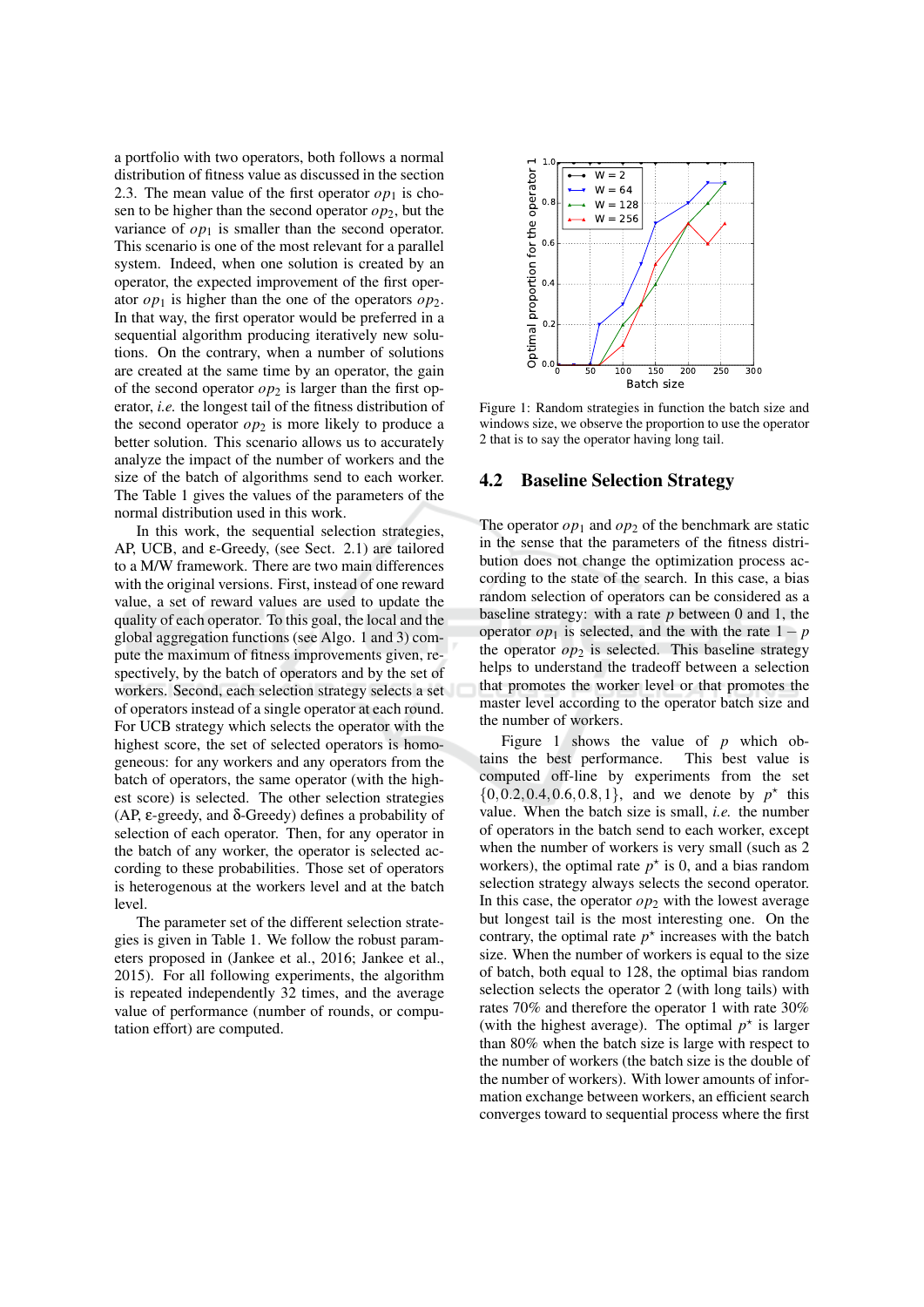operator with highest expected gain with one trial is preferred. In that case, a sequential setting in favor of the operator with a small improvement but with a high probability is promoted.

### **Adaptive Performance with a Batch** 4.3 **Scheduling Technique**

In Master/Worker framework, a batch scheduling technique can be used to reduce the communication to the computation cost. In this section, the goal is not to analyze the performance of such a technique from a purely parallel perspective, but instead, to highlight the accuracy of an adaptive strategy to select the relevant operators in the batch, which is a challenging issue *per se*. Instead of analyzing the number of rounds to optimum, we hence study the number of evaluations executed in parallel by all the workers. Since the range of the number of evaluations can be huge as a function of the number of workers and the batch size, we consider to normalize it by the average number of evaluations of the unbiased heterogeneous random strategy with  $p = 0.5$  considered as a baseline. Due to lack of space, only a representative set of results is shown in Fig. 2, providing an overview of the relative behavior of the adaptive strategies with respect to the baseline one.

Notice that a strategy with a normalized value below 1 in Fig. 2 is better than the unbiased random one, and inversely. For completeness, we include the static strategies that would always select the same pre-fixed operator in all rounds.

For all adaptive strategies, the relative normalized performance decreases with the size of the batch scheduling. The adaptive strategies are in fact found to be relatively better than the random one for a small size batch, but, they become worse for a large size batch. On the contrary, the relative normalized performance of adaptive strategies increases with the number of workers. UCB and  $\varepsilon$ -greedy are not able to select the optimal operator in each round when the number of workers is lower than 50 (and batch size 128). In this case, the heterogeneous AP outperforms the other strategies, and can be better than an optimal homogeneous strategy. Actually, when the size of the batch is large with respect to the number of workers, the adaptive strategies fail to perform accurately. In this case, we hypothesize that alternative selection mechanism based on the local reward of each worker would be better than a selection based on the estimation of the global reward.



Figure 2: Normalized average number of evaluations as a function of batch size using 128 workers (top), and as a function of the number of workers using a batch size 128 (bottom). The values are normalized by the average number of evaluations of the heterogeneous random strategy with  $p = 0.5$ . The lower the better.

#### 5 **CONCLUSIONS**

An efficient Master/Worker framework should deal with the tradeoff between the communication and the computation costs. Independently of the adaptive properties of the optimization method, a batch strategy can be used to reduce the communication cost but possibly decrease the performance of the optimization process. In this paper, we deeply analyze the adaptive method according to the number of workers as well of the size of the batch of operators sent to each worker. We show that another tradeoff is also required from an adaptive point of view, and the heterogeneous selection strategy outperforms homogeneous ones when the batch size is large with respect to the number of workers.

We proposed a naive batch strategy, the master de-